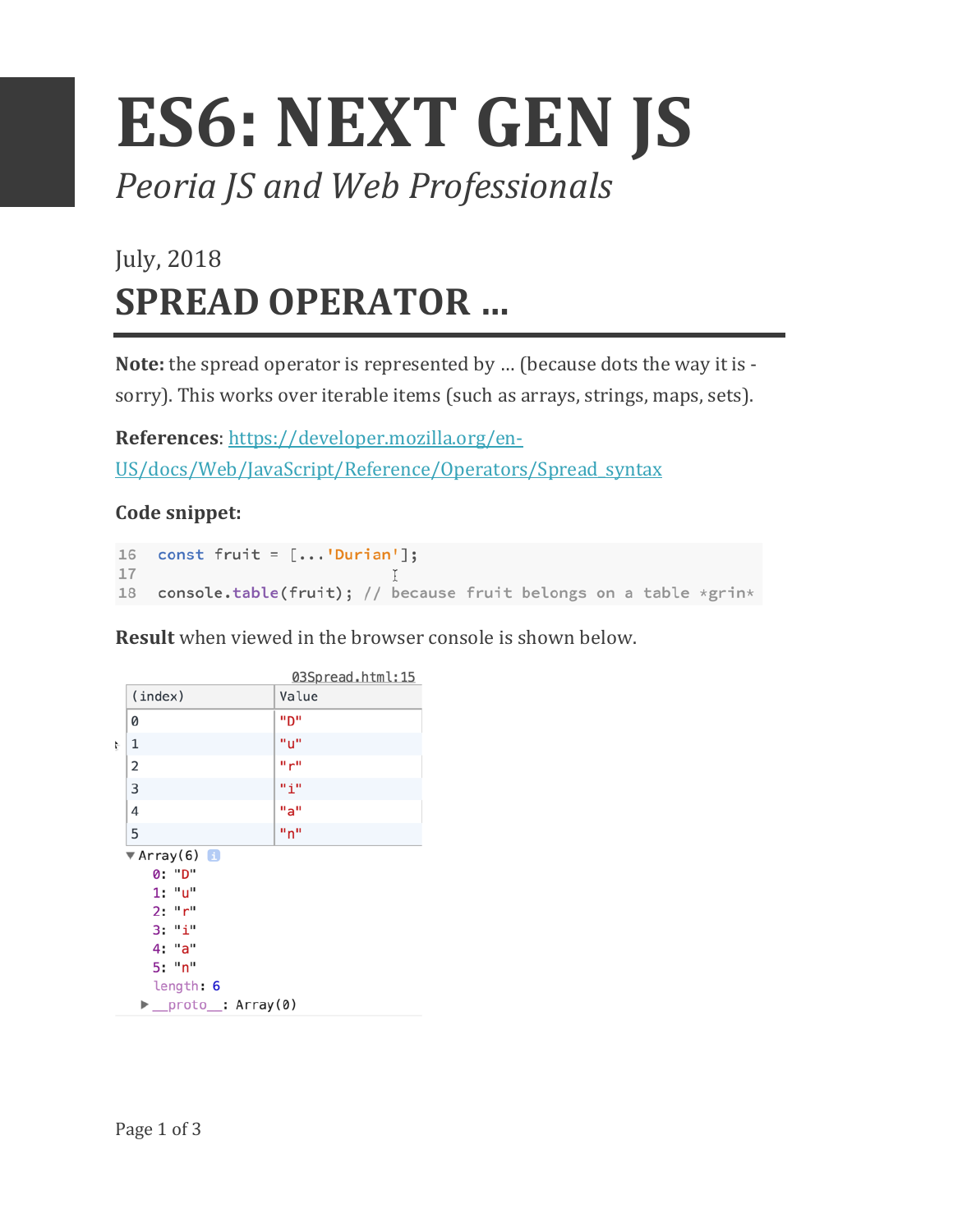**Note**: good use case is when you want to concatenate two arrays and insert an item between the concatenated values. Sure, you can do this with a fair amount of code (and temporary variables). ES6 makes it so much cleaner.

## **Code snippet**:

```
22 const steaks = ['ribeye', 'sirloin', 't-bone', 'chopped', 'tube'];
23 const potatoes = ['mashed', 'baked', 'hash brown', 'twice baked',
   'au gratin'];
24
25 const meals = [...steaks, 'asparagus', 'beets', 'green beans',
    'carrots', ...potatoes];
26
27 console.table(meals); // again, these belong on a table
```
**Result** when viewed in the browser console is shown below.

Concatenating arrays example

|              | 03Spread.html:27 |
|--------------|------------------|
| (index)      | Value            |
| 0            | "ribeye"         |
| $\mathbf{1}$ | "sirloin"        |
| 2            | "t-bone"         |
| 3            | "chopped"        |
| 4            | "tube"           |
| 5            | "asparagus"      |
| 6            | "beets"          |
| 7            | "green beans"    |
| 8            | "carrots"        |
| 9            | "mashed"         |
| 10           | "baked"          |
| 11           | "hash brown"     |
| 12           | "twice baked"    |
| 13           | "au gratin"      |

**Note**: this is also very useful when you copy an array. Typically, these are copied by reference (and you know what happens then). Sure, there are ways around this, but... they... involve... a... fair... amount... of... code (note my excessive use of the spread operator).